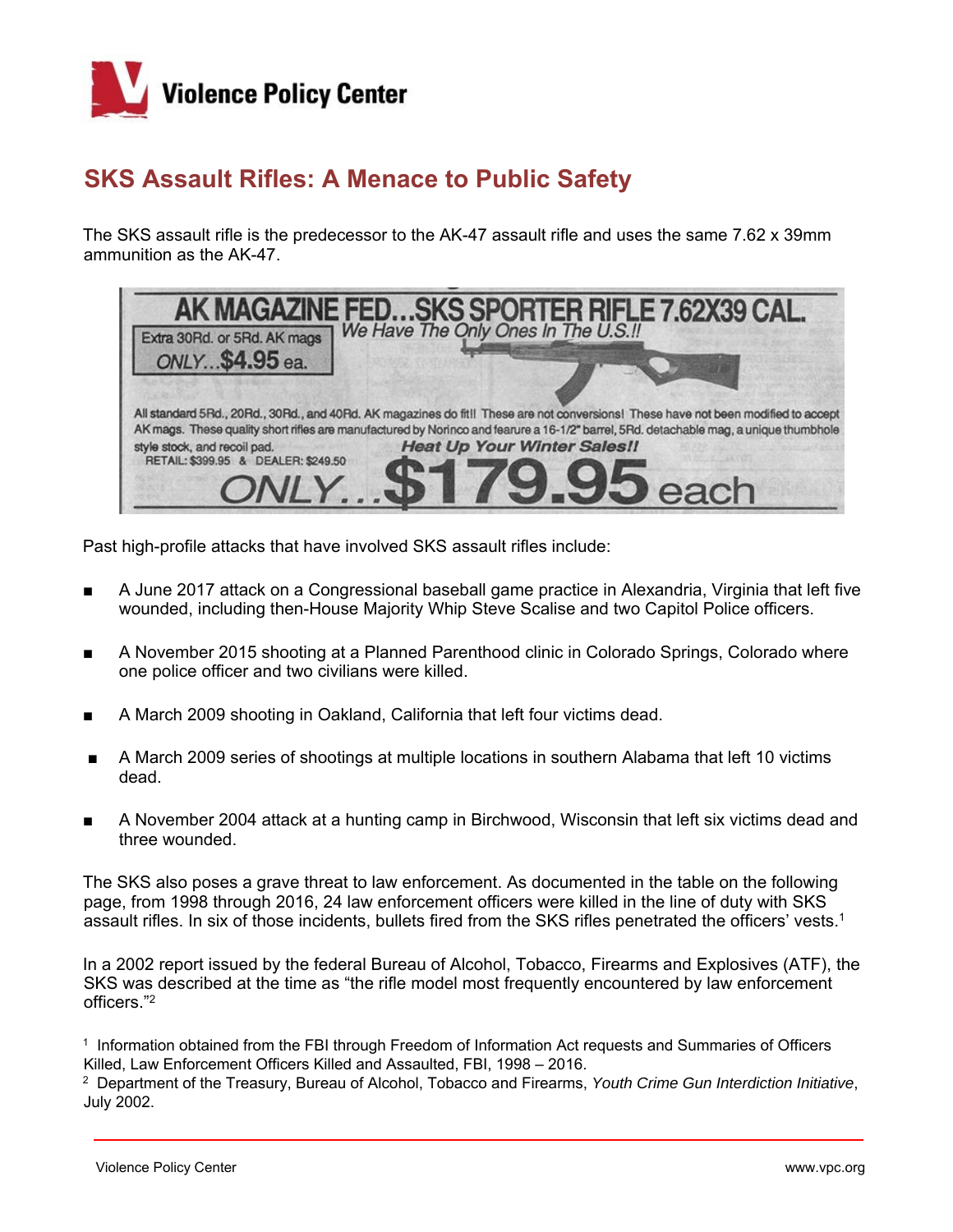| Law Enforcement Officers Killed in the Line of Duty by SKS Assault Rifles, 1998<br>Through 2016 as Reported by the Federal Bureau of Investigation |                  |                     |              |                |                         |  |
|----------------------------------------------------------------------------------------------------------------------------------------------------|------------------|---------------------|--------------|----------------|-------------------------|--|
| Year                                                                                                                                               | <b>State</b>     | <b>Manufacturer</b> | <b>Model</b> | <b>Caliber</b> | <b>Vest Penetrated?</b> |  |
| 1998                                                                                                                                               | Oregon           | Norinco             | <b>SKS</b>   | 7.62mm         | Yes                     |  |
|                                                                                                                                                    | Florida          | Unknown             | <b>SKS</b>   | 7.62mm         |                         |  |
|                                                                                                                                                    | Colorado         | Unknown             | <b>SKS</b>   | 7.62mm         |                         |  |
|                                                                                                                                                    | Indiana          | Norinco             | <b>SKS</b>   | 7.62mm         |                         |  |
| 1999                                                                                                                                               | Indiana          | Norinco             | <b>SKS</b>   | 7.62mm         |                         |  |
| 2001                                                                                                                                               | Michigan         | Unknown             | <b>SKS</b>   | 7.62mm         | Yes                     |  |
|                                                                                                                                                    | <b>Texas</b>     | Norinco             | <b>SKS</b>   | 7.62mm         |                         |  |
|                                                                                                                                                    | Utah             | Norinco             | <b>SKS</b>   | 7.62mm         |                         |  |
| 2002                                                                                                                                               | South Carolina   | <b>Century Arms</b> | <b>SKS</b>   | 7.62mm         |                         |  |
|                                                                                                                                                    | South Carolina   | <b>Century Arms</b> | <b>SKS</b>   | 7.62mm         |                         |  |
| 2004                                                                                                                                               | Alabama          | Norinco             | <b>SKS</b>   | 7.62mm         | Yes                     |  |
|                                                                                                                                                    | Alabama          | Norinco             | <b>SKS</b>   | 7.62mm         |                         |  |
|                                                                                                                                                    | Alabama          | Norinco             | <b>SKS</b>   | 7.62mm         |                         |  |
|                                                                                                                                                    | North Carolina   | Norinco             | <b>SKS</b>   | 7.62mm         |                         |  |
|                                                                                                                                                    | <b>Tennessee</b> | Norinco             | <b>SKS</b>   | 7.62mm         |                         |  |
| 2005                                                                                                                                               | California       | Norinco             | <b>SKS</b>   | 7.62mm         | Yes                     |  |
| 2008                                                                                                                                               | Pennsylvania     | Norinco             | <b>SKS</b>   | 7.62mm         |                         |  |
| 2009                                                                                                                                               | California       | Unknown             | <b>SKS</b>   | 7.62mm         |                         |  |
|                                                                                                                                                    | California       | Unknown             | <b>SKS</b>   | 7.62mm         |                         |  |
| 2010                                                                                                                                               | Texas            | Unknown             | <b>SKS</b>   | 7.62mm         |                         |  |
| 2011                                                                                                                                               | Michigan         | Norinco             | <b>SKS</b>   | 7.62mm         | Yes                     |  |
| 2012                                                                                                                                               | California       | Norinco             | <b>SKS</b>   | 7.62mm         | Yes                     |  |
| 2015                                                                                                                                               | Colorado         | Unknown             | <b>SKS</b>   | 7.62mm         |                         |  |
| 2016                                                                                                                                               | Mississippi      | Russian             | <b>SKS</b>   | 7.62mm         |                         |  |